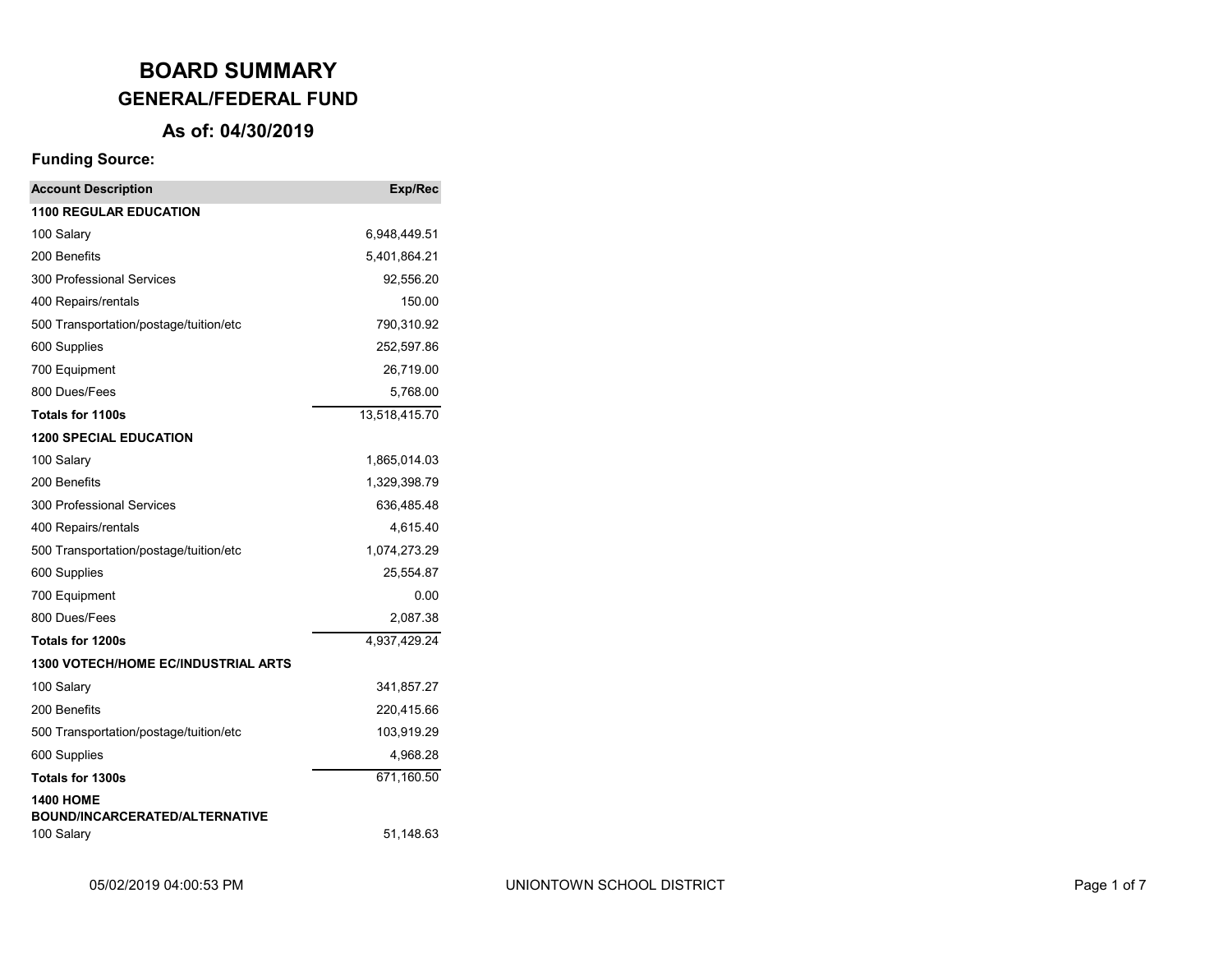### **As of: 04/30/2019**

| 200 Benefits                           | 27,380.43    |
|----------------------------------------|--------------|
| 500 Transportation/postage/tuition/etc | 126,098.42   |
| <b>Totals for 1400s</b>                | 204,627.48   |
| <b>1500 NONPUBLIC SCHOOL PGM</b>       |              |
| 300 Professional Services              | 39,694.93    |
| <b>Totals for 1500s</b>                | 39,694.93    |
| <b>1800 PREK</b>                       |              |
| 100 Salary                             | 9,037.50     |
| 200 Benefits                           | 3,712.50     |
| 800 Dues/Fees                          | 103,478.52   |
| <b>Totals for 1800s</b>                | 116,228.52   |
| <b>2100 GUIDANCE/PSYCHOLOGIST</b>      |              |
| 100 Salary                             | 520,891.24   |
| 200 Benefits                           | 377,470.05   |
| 300 Professional Services              | 4,760.00     |
| 400 Repairs/rentals                    | 4,389.15     |
| 500 Transportation/postage/tuition/etc | 872.13       |
| 600 Supplies                           | 898.01       |
| <b>Totals for 2100s</b>                | 909,280.58   |
| 2200 LIBRARY/CURRICULUM/BOARD/TAX      |              |
| 100 Salary                             | 248,734.62   |
| 200 Benefits                           | 220,474.55   |
| 300 Professional Services              | 39,966.84    |
| 400 Repairs/rentals                    | 3,656.63     |
| 500 Transportation/postage/tuition/etc | 2,649.08     |
| 600 Supplies                           | 12,565.37    |
| <b>Totals for 2200s</b>                | 528,047.09   |
| <b>2300 SUPERINTENDENT/PRINCIPALS</b>  |              |
| 100 Salary                             | 1,002,201.78 |
| 200 Benefits                           | 669,623.87   |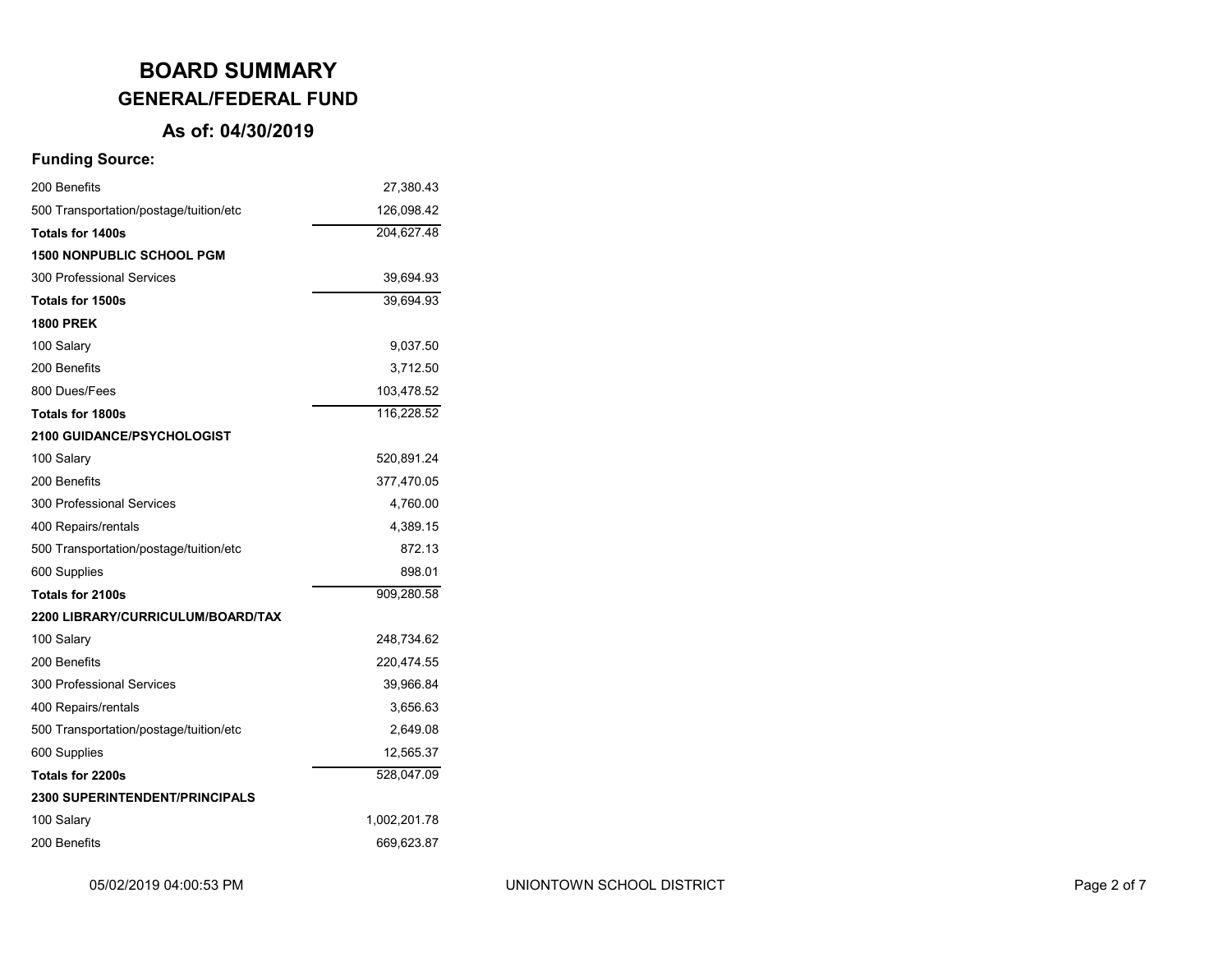### **As of: 04/30/2019**

| 300 Professional Services                    | 222,552.76   |
|----------------------------------------------|--------------|
| 400 Repairs/rentals                          | 64,132.72    |
| 500 Transportation/postage/tuition/etc       | 42,491.92    |
| 600 Supplies                                 | 5,868.64     |
| 800 Dues/Fees                                | 3,349.00     |
| Totals for 2300s                             | 2,010,220.69 |
| <b>2400 NURSES/PHYSICIAN/DENTAL</b>          |              |
| 100 Salary                                   | 183,306.15   |
| 200 Benefits                                 | 164,711.88   |
| 300 Professional Services                    | 146,709.69   |
| 400 Repairs/rentals                          | 712.00       |
| 500 Transportation/postage/tuition/etc       | 67.46        |
| 600 Supplies                                 | 9,241.69     |
| 700 Equipment                                | 0.00         |
| 800 Dues/Fees                                | 130.00       |
| Totals for 2400s                             | 504,878.87   |
| <b>2500 BUSINESS OFFICE</b>                  |              |
| 100 Salary                                   | 154,387.17   |
| 200 Benefits                                 | 121,729.36   |
| 300 Professional Services                    | 1,202.00     |
| 400 Repairs/rentals                          | 10,175.72    |
| 500 Transportation/postage/tuition/etc       | 6,500.00     |
| 600 Supplies                                 | 4,938.20     |
| 800 Dues/Fees                                | 3,411.43     |
| Totals for 2500s                             | 302,343.88   |
| <b>2600 BUILDINGS &amp; GROUNDS/SECURITY</b> |              |
| 100 Salary                                   | 1,594,240.60 |
| 200 Benefits                                 | 1,208,292.90 |
| 300 Professional Services                    | 4,159.37     |
| 400 Repairs/rentals                          | 632,366.20   |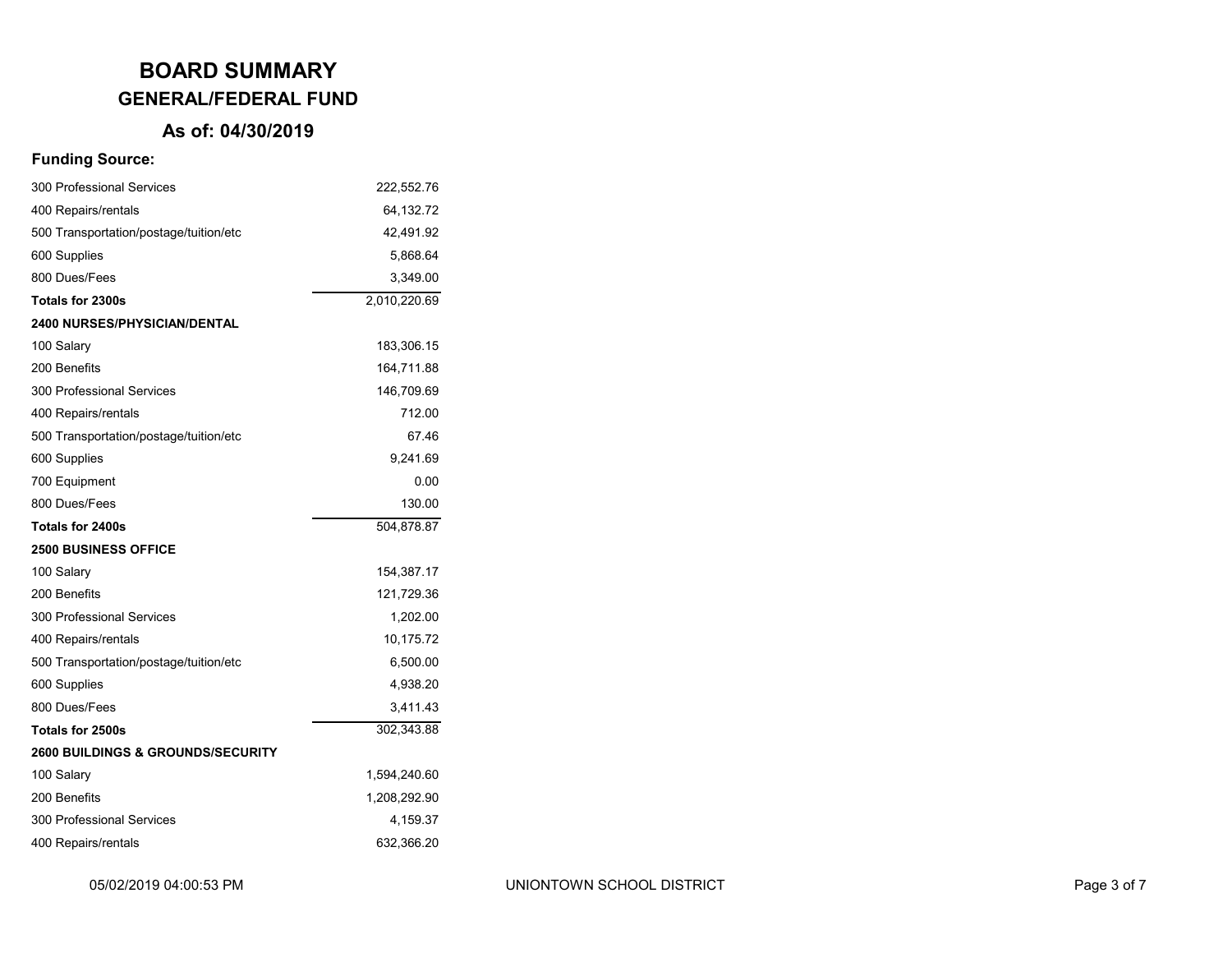### **As of: 04/30/2019**

| 500 Transportation/postage/tuition/etc | 161,700.00   |  |  |
|----------------------------------------|--------------|--|--|
| 600 Supplies                           | 316,284.01   |  |  |
| 700 Equipment                          | 12,561.10    |  |  |
| 800 Dues/Fees                          | 5,843.91     |  |  |
| Totals for 2600s                       | 3,935,448.09 |  |  |
| <b>2700 TRANSPORTATION</b>             |              |  |  |
| 100 Salary                             | 145,726.59   |  |  |
| 200 Benefits<br>111,596.23             |              |  |  |
| 400 Repairs/rentals                    | 6,686.85     |  |  |
| 500 Transportation/postage/tuition/etc | 2,789,410.84 |  |  |
| 600 Supplies                           | 6,546.39     |  |  |
| 800 Dues/Fees                          | 169.00       |  |  |
| <b>Totals for 2700s</b>                | 3,060,135.90 |  |  |
| 2800 TECHNOLOGY                        |              |  |  |
| 100 Salary                             | 121,606.64   |  |  |
| 200 Benefits                           | 89,306.85    |  |  |
| 300 Professional Services              | 185,049.65   |  |  |
| 400 Repairs/rentals                    | 91,812.26    |  |  |
| 500 Transportation/postage/tuition/etc | 74.94        |  |  |
| 600 Supplies                           | 51,148.23    |  |  |
| 700 Equipment                          | 0.00         |  |  |
| 800 Dues/Fees                          | 50.00        |  |  |
| <b>Totals for 2800s</b>                | 539,048.57   |  |  |
| <b>2900 INTERMEDIATE UNIT</b>          |              |  |  |
| 500 Transportation/postage/tuition/etc | 32,690.78    |  |  |
| Totals for 2900s                       | 32,690.78    |  |  |
| <b>3200 ATHLETICS</b>                  |              |  |  |
| 100 Salary                             | 192, 183. 72 |  |  |
| 200 Benefits<br>62,618.90              |              |  |  |
| 300 Professional Services<br>40,552.50 |              |  |  |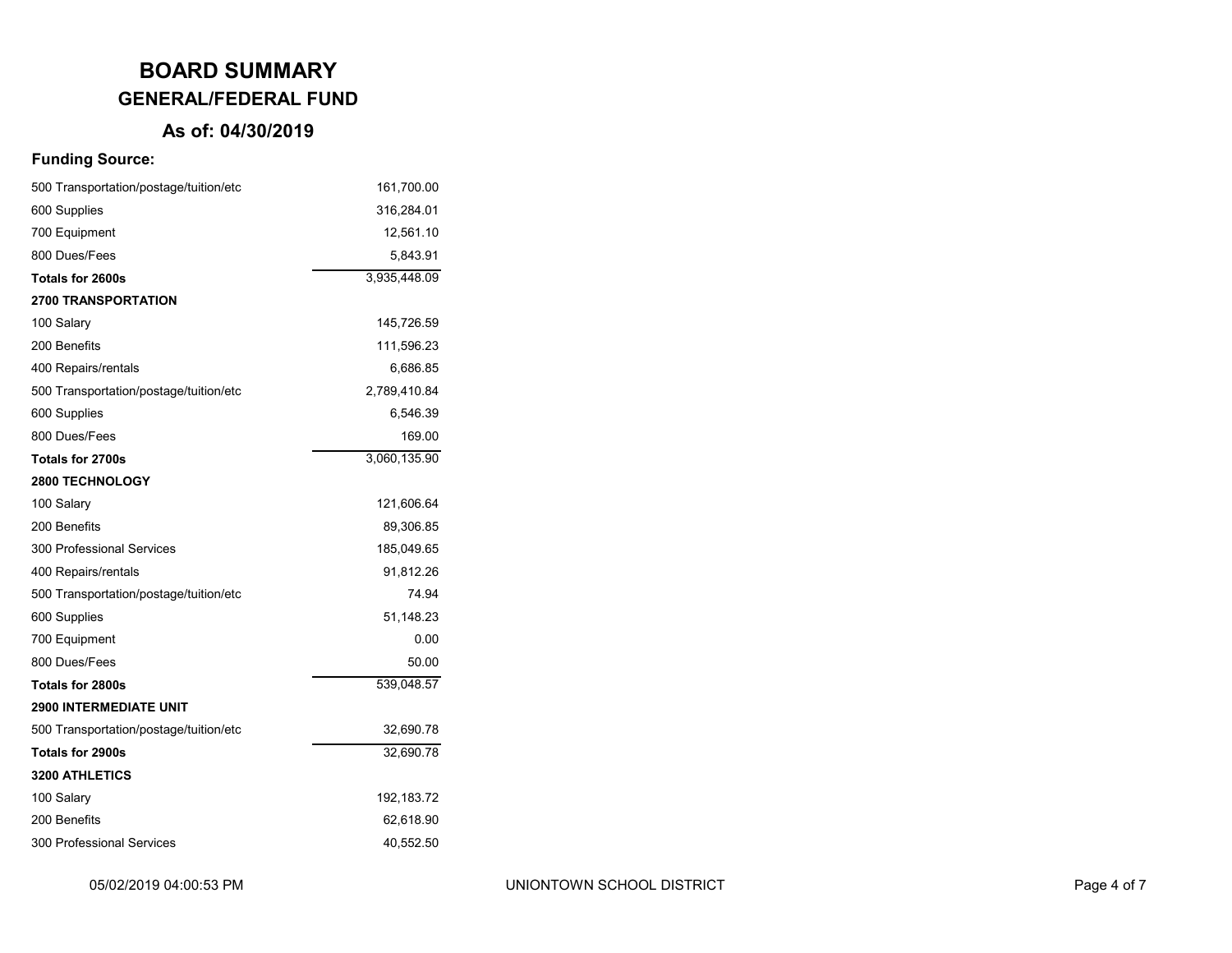### **As of: 04/30/2019**

| 500 Transportation/postage/tuition/etc | 48,504.55     |
|----------------------------------------|---------------|
| 600 Supplies                           | 44,839.83     |
| 700 Equipment                          | 12,306.74     |
| 800 Dues/Fees                          | 20,269.82     |
| Totals for 3200s                       | 421,276.06    |
| <b>3300 COMMUNITY SERVICES</b>         |               |
| 100 Salary                             | 0.00          |
| 600 Supplies                           | 13,742.60     |
| Totals for 3300s                       | 13,742.60     |
| <b>4500 BUILDING ACQUISITION</b>       |               |
| 700 Equipment                          | 13,988.59     |
| Totals for 4500s                       | 13,988.59     |
| <b>5100 DEBT SERVICE</b>               |               |
| 800 Dues/Fees                          | 17.84         |
| <b>Totals for 5100s</b>                | 17.84         |
| <b>5200 FUND TRANSFERS</b>             |               |
| 900 Debt payments                      | 2,903,159.62  |
| Totals for 5200s                       | 2,903,159.62  |
| <b>Expenditure Totals</b>              | 34,661,835.53 |
| <b>Fund 10 Totals</b>                  |               |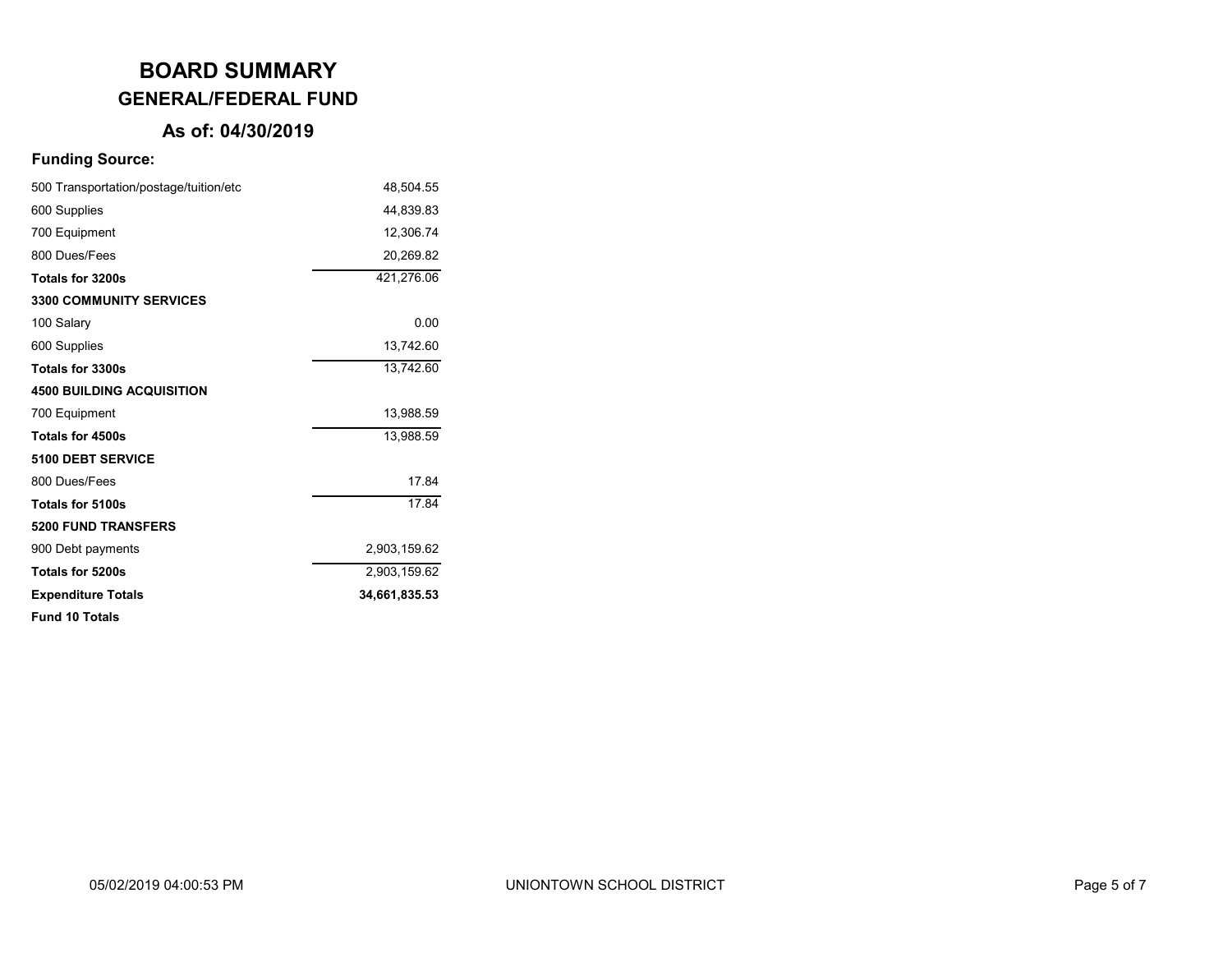# **BOARD SUMMARY**

## **Fund:**

### **As of: 04/30/2019**

| <b>Account Description</b>     | <b>Original Budget</b> | <b>Current Budget</b> | <b>Outstanding Enc</b> | Exp/Rec       | <b>Balance</b> |
|--------------------------------|------------------------|-----------------------|------------------------|---------------|----------------|
|                                |                        |                       |                        |               |                |
| <b>Total Expenditure</b>       | 43,718,528.00          | 43,718,528.00         | 0.00                   | 31,758,658.07 | 11,959,869.93  |
| <b>Total Other Expenditure</b> | 2,990,656.00           | 2,990,656.00          | 0.00                   | 2,903,177.46  | 87,478.54      |
| <b>Total Revenue</b>           | 0.00                   | 0.00                  | 0.00                   | 0.00          | 0.00           |
| <b>Total Other Revenue</b>     | 0.00                   | 0.00                  | 0.00                   | 0.00          | 0.00           |